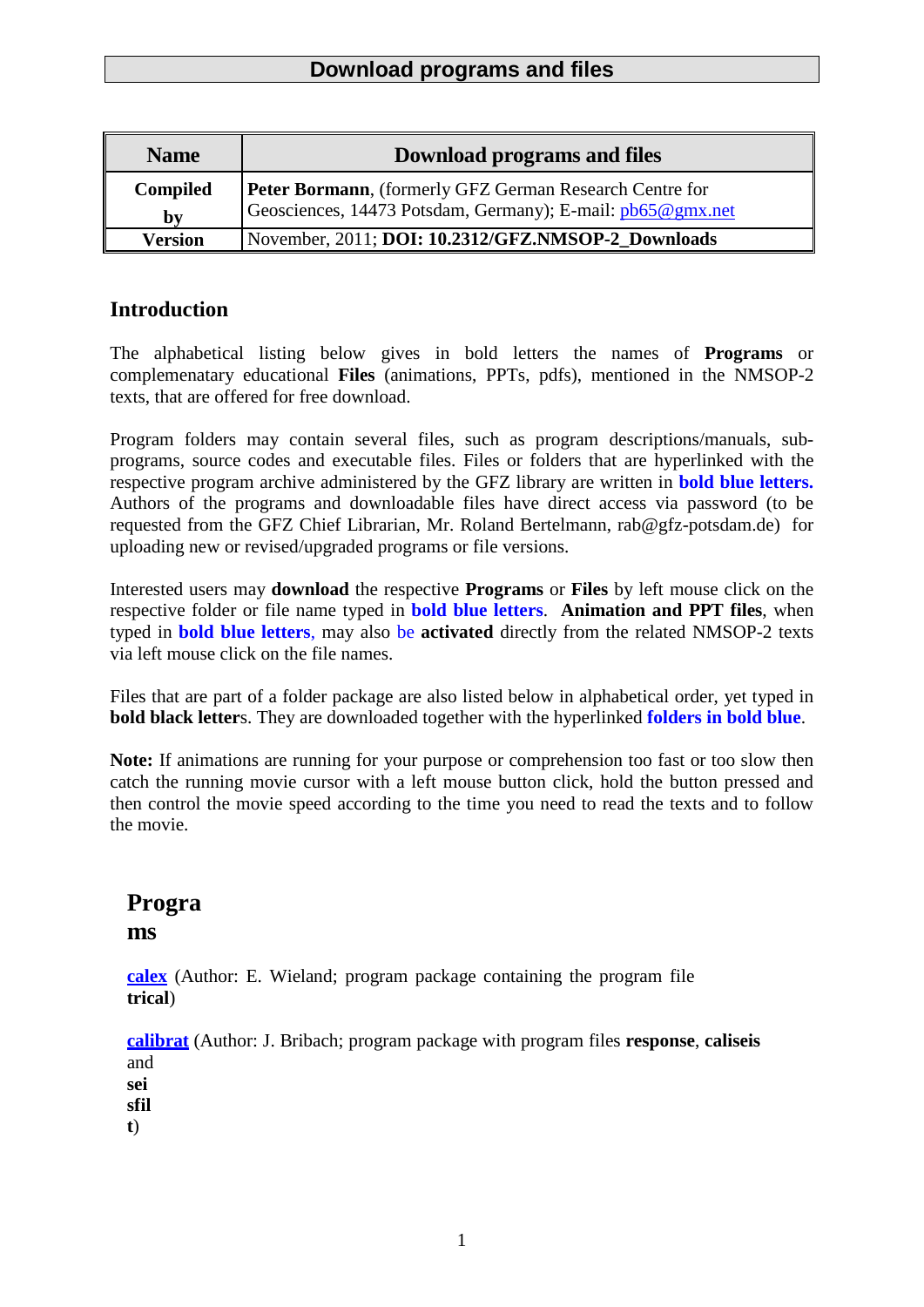**caliseis** (Author: J. Bribach; program in **[calibrat](http://www.gfz-potsdam.de/bib/pub/nmsop/software_bribach.rar)**)

**[dispcal](http://www.gfz-potsdam.de/bib/pub/nmsop/software_wielandt.rar)** (Author: E. Wieland; program )

**[filtdemo](http://www.gfz-potsdam.de/bib/pub/nmsop/software_wielandt.rar)** (Author: E. Wieland; program)

**[fourierdemo](http://www.gfz-potsdam.de/bib/pub/nmsop/software_wielandt.rar)** (Author: E. Wieland, program)

**[hyposat\\_hypomod](http://www.gfz-potsdam.de/bib/pub/nmsop/software_schweitzer.rar)** (Author: J. Schweitzer; program package for locating seismic sources)

**[inverseif](http://www.gfz-potsdam.de/bib/pub/nmsop/software_wielandt.rar)** (Author: E. Wieland; program)

**laufze laufps** (Author: J. Schweitzer; program package for calculating travel-time curves for horizontally layered or spherical P- and/or S-velocity models)

**[lincomb](http://www.gfz-potsdam.de/bib/pub/nmsop/software_wielandt.rar)** (Author: E. Wieland; program package containing the programs **triax** and **rectac**)

**[linreg3](http://www.gfz-potsdam.de/bib/pub/nmsop/software_wielandt.rar)** (Author: E. Wieland; program package with folder **linregress**)

**linregress** (Author: E. Wieland; program in **[linreg3](http://www.gfz-potsdam.de/bib/pub/nmsop/software_wielandt.rar)**)

**[libraries](http://www.gfz-potsdam.de/bib/pub/nmsop/software_wielandt.rar)** (Author: E. Wieland)

**[lok-sept2011.tar](http://www.gfz-potsdam.de/bib/pub/nmsop/software_ravnik.tar.gz)** (source code; Authors: M. Živčić and J. Ravnik)

**[noisecon](http://www.gfz-potsdam.de/bib/pub/nmsop/software_wielandt.rar)** (Author: E. Wieland; program)

**[optinet.ppt](http://ebooks.gfz-potsdam.de/pubman/item/escidoc%3A43352%3A3/component/escidoc%3A61195/IS_8.7_optinet.pdf)** (Author: P. Bormann; PPT presentation complementing IS 8.7)

**[polzero](http://www.gfz-potsdam.de/bib/pub/nmsop/software_wielandt.rar)** (Author: E.Wieland; program package with program files **resp** and **winresp**)

**rectax** (Author: E. Wieland; program in **[lincomb](http://www.gfz-potsdam.de/bib/pub/nmsop/software_wielandt.rar)**)

**response** (Author: J. Bribach; program in **[calibrat](http://www.gfz-potsdam.de/bib/pub/nmsop/software_bribach.rar)**)

**[sincal](http://www.gfz-potsdam.de/bib/pub/nmsop/software_wielandt.rar)** (Author: E.Wieland; program package containing the program file **sinfit**)

**sinfit** (Author: E.Wieland; program in **[sincal](http://www.gfz-potsdam.de/bib/pub/nmsop/software_wielandt.rar)**)

**[seisan](http://www.gfz-potsdam.de/bib/pub/nmsop/software_ottem%C3%83%C2%B6ller_havskov.rar)** (program package for the SEISAN earthquake analysis software; authors: J. Havkov, L. Ottemöller, and P. Voss)

**seisan.pdf** (Manual of version 9.0.1 of the **[seisan](http://www.gfz-potsdam.de/bib/pub/nmsop/software_ottem%C3%83%C2%B6ller_havskov.rar)** earthquake analysis software; authors: J. Havskov, L. Ottemöller, and P. Voss)

**seisan\_explorer (**zip folder in **[seisan;](http://www.gfz-potsdam.de/bib/pub/nmsop/software_ottem%C3%83%C2%B6ller_havskov.rar)** authors: J. Havskov, L. Ottemöller, and P. Voss)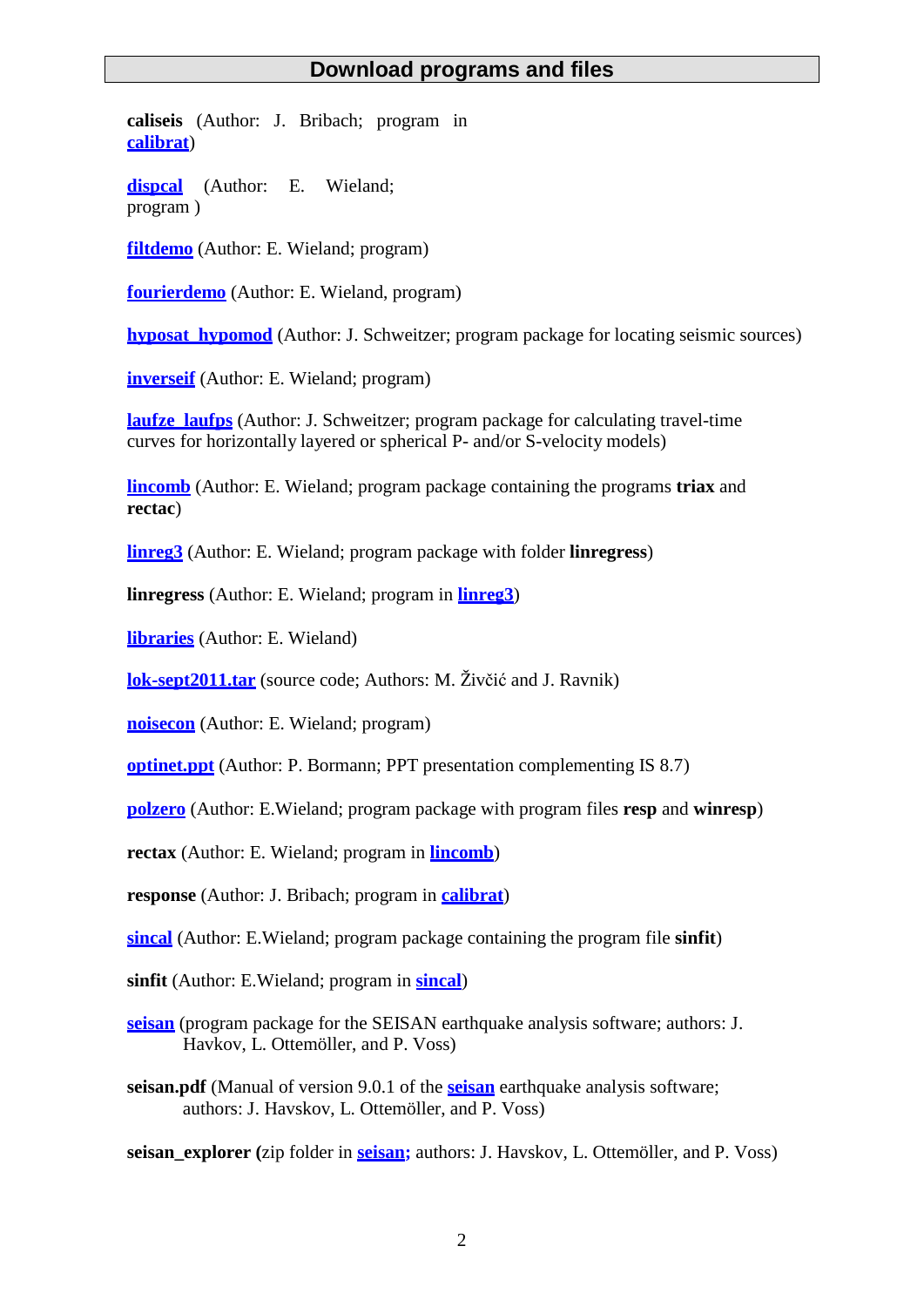- **[seisan](http://www.gfz-potsdam.de/bib/pub/nmsop/software_ottem%C3%83%C2%B6ller_havskov.rar) training data** (three zip, rar and tar folders in **seisan** with training data; authors: J. Havskov, L. Ottemöller, and P. Voss)
- **seisan\_v9.0.1** (three **[seisan](http://www.gfz-potsdam.de/bib/pub/nmsop/software_ottem%C3%83%C2%B6ller_havskov.rar)** program files, tar.gz and msi, for Windows, Linux 32bit and Linux 64bit systems; authors: J. Havskov, L. Ottemöller, and P. Voss)
- **seisan\_v9.0.2** (seisan program file for Solaris 32bit systems; authors: J. Havskov, L. Ottemöller, and P. Voss)
- **seitrain.pdf** (Introduction to **[seisan](http://www.gfz-potsdam.de/bib/pub/nmsop/software_ottem%C3%83%C2%B6ller_havskov.rar)** and computer exercises in processing earthquake data; authors: J. Havskov, L. Ottemöller, and P. Voss)

**seisfilt** (Author: J. Bribach; program in **[calibrat](http://www.gfz-potsdam.de/bib/pub/nmsop/software_bribach.rar)**)

**[sleeman](http://www.gfz-potsdam.de/bib/pub/nmsop/software_wielandt.rar)** (program for determining instrumental noise of digitizers and seismic sensors; author: E. Wieland)

**[tiltcal](http://www.gfz-potsdam.de/bib/pub/nmsop/software_wielandt.rar)** (Author: E. Wieland; program)

**triax** (Author: E. Wieland; program in **[lincomb](http://www.gfz-potsdam.de/bib/pub/nmsop/software_wielandt.rar)**)

**trical** (Author: E. Wieland; program in **[calex](http://www.gfz-potsdam.de/bib/pub/nmsop/software_wielandt.rar)**)

**tricrosp** (Author: E. Wieland?; program in **[sleeman](http://www.gfz-potsdam.de/bib/pub/nmsop/software_wielandt.rar)**)

**twocrosp** (Author: E. Wieland?; program in **[sleeman](http://www.gfz-potsdam.de/bib/pub/nmsop/software_wielandt.rar)**)

**[upgrade](http://www.gfz-potsdam.de/bib/pub/nmsop/software_ottem%C3%83%C2%B6ller_havskov.rar)** (folder in **[seisan](http://www.gfz-potsdam.de/bib/pub/nmsop/software_ottem%C3%83%C2%B6ller_havskov.rar)** with the files **codaq.exe**, **codaq.for** and **read me**; authors: J. Havkov, L. Ottemöller, and P. Voss)

**winresp** (Author: E. Wieland; program in **[polzero](http://www.gfz-potsdam.de/bib/pub/nmsop/software_wielandt.rar)**)

# **Files** (complementary educational material and data)

**[3D-wave-prop\\_travel-time\\_qt](http://www.gfz-potsdam.de/bib/pub/nmsop/files_wendt/3d-wave-prop_travel-time_qt.mov)** (Animation; local wavefronts and travel-time curves; Author: S. Wendt; see EX 11.1 )

**[csem\\_newsletter\\_ml\\_scales](http://www.gfz-potsdam.de/bib/pub/nmsop/csem_newsletter_ml_scales.pdf)** (pdf file of the CSEM-EMSC Newsletter of November 15, 1999, with a compilation of different institutional procedures of magnitude determination)

**circles** depth (Animation; local seismic wavefronts and source depth; Author: S. Wendt; see EX 11.1)

**gfz** ma chile2010 rupture (Animation of the seismic energy release in space and time during the 2010 Mw8.8 Chile earthquake; Author: Yanlu Ma, GFZ Potsdam; see IS 1.1)

**[optinet:ppt](http://ebooks.gfz-potsdam.de/pubman/item/escidoc%3A43352/component/escidoc%3A61195/IS_8.7_optinet.pdf)** (PPT tutorial, complementary to IS 8.7; Author: P. Bormann)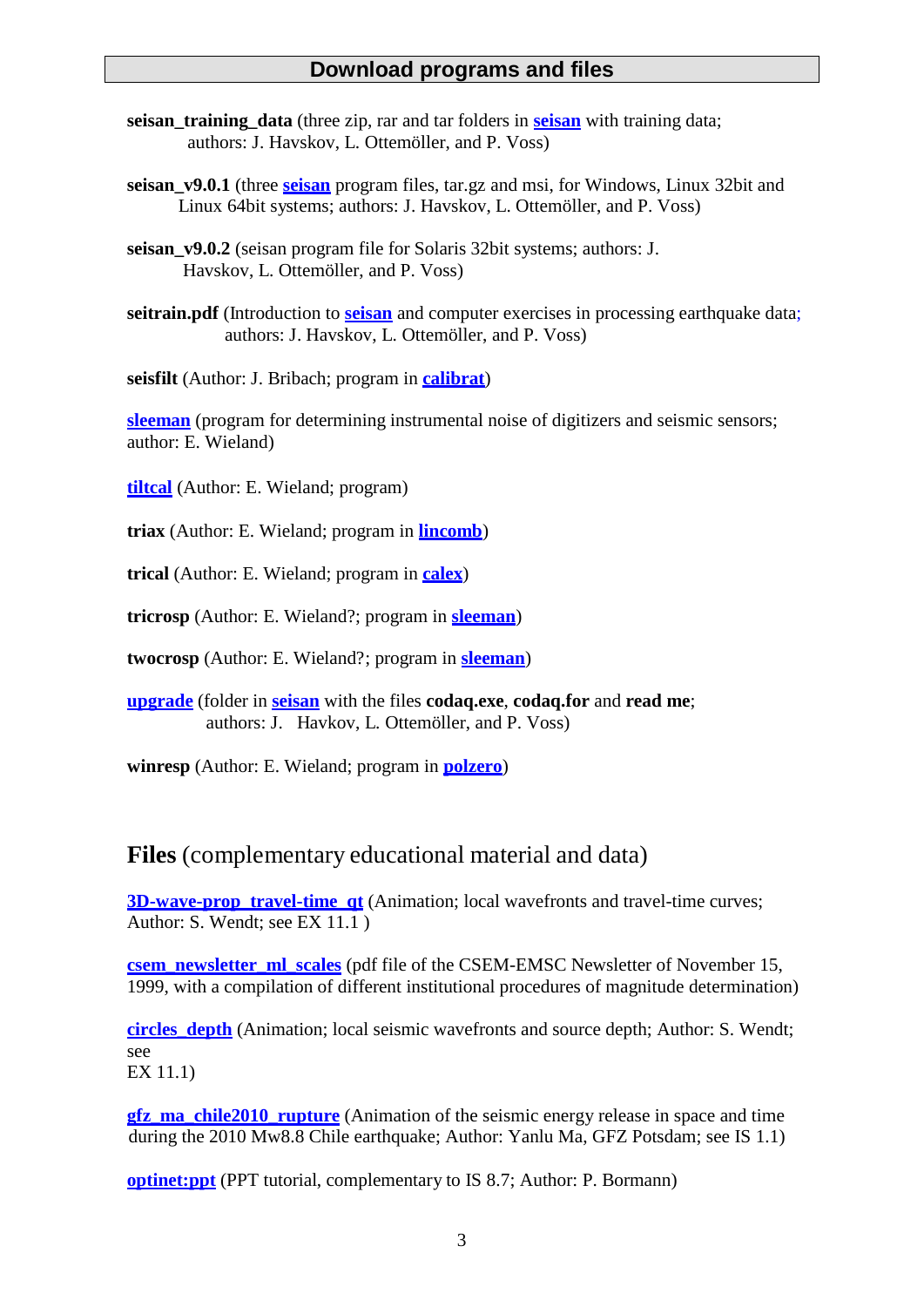**ohrnberger** sumatra2004 rupture (Animation of the seismic energy release in space and time during the 2004 Mw9.3 Sumatra-Andaman earthquake; Authors: M. Ohrnberger and F. Krueger, 2005; see IS 1.1)

**[reference](http://www.gfz-potsdam.de/bib/pub/nmsop/files_wendt.rar) events** (data folder compiled by S. Wendt)

**ref evt** 00 05.tar.gz (data file in folder **[reference](http://www.gfz-potsdam.de/bib/pub/nmsop/files_wendt.rar) events** by S. Wendt)

**ref\_evt\_06\_09.tar.gz** (data file in folder **[reference](http://www.gfz-potsdam.de/bib/pub/nmsop/files_wendt.rar) events** by S. Wendt)

**ref evt** 94 99.tar.gz (data file in folder **[reference](http://www.gfz-potsdam.de/bib/pub/nmsop/files_wendt.rar) events** by S. Wendt)

**[s1.tar](http://www.gfz-potsdam.de/bib/pub/nmsop/s1.tar)** (waveform data files for onset picking in the SPEAR project by C. Zeiler, see IS 11.5)

**[s2.tar](http://www.gfz-potsdam.de/bib/pub/nmsop/s2.tar)** (waveform data files for onset picking in the SPEAR project by C. Zeiler, see IS 11.5)

**wendt fiji qt** (Animation of ray propagation; Author: S. Wendt; see IS 11.3)

**wendt** hindukush at (Animation; mantle and depth phases; Author: S. Wendt; see IS 11.3)

**wendt india qt** (Animation; rays of mantle and core phases; Author: S. Wendt; see IS 11.3)

**wendt** newbritain at (Animation; rarely observed multiple core phases; Author: S. Wendt)

**wendt** nz qt (Animation; teleseismic seismic phases and wavefronts; Author: S. Wendt)

**wendt** peru qt (Animation, rarely observed core phases; Author: S. Wendt; see IS 11.3)

**wendt russlchina qt** (Animation; depth and other phases; Author: S. Wendt; see IS 11.3)

**wendt slovenia qt** (Animation; regional seismic wavefronts; Author: S. Wendt; see IS 11.3)

**[wendt\\_source\\_migra\\_around](http://www.gfz-potsdam.de/bib/pub/nmsop/files_wendt/wendt_source_migra_around.mov)** (Animation with text on the 2- and 3-D viewing of the development of an earthquake swarm in space and time in its relation to dominating regional tectonic trends; Author: S. Wendt; see IS 1.1).

**wendt** source rad pat (Animation with text on the dependence of source directivity and radiation pattern of P- and S- wave amplitudes on distance, strike, dip and rake angle for different types of source mechanism; Author: S. Wendt; see IS 1.1 and Chapter 3)

**wendt** vogtland1 at (Animation; local seismic wavefronts; Author: S. Wendt; see IS 11.3)

**wendt** vogtland2 qt (Animation; local seismic wavefronts; Author: S. Wendt; see IS 11.3)